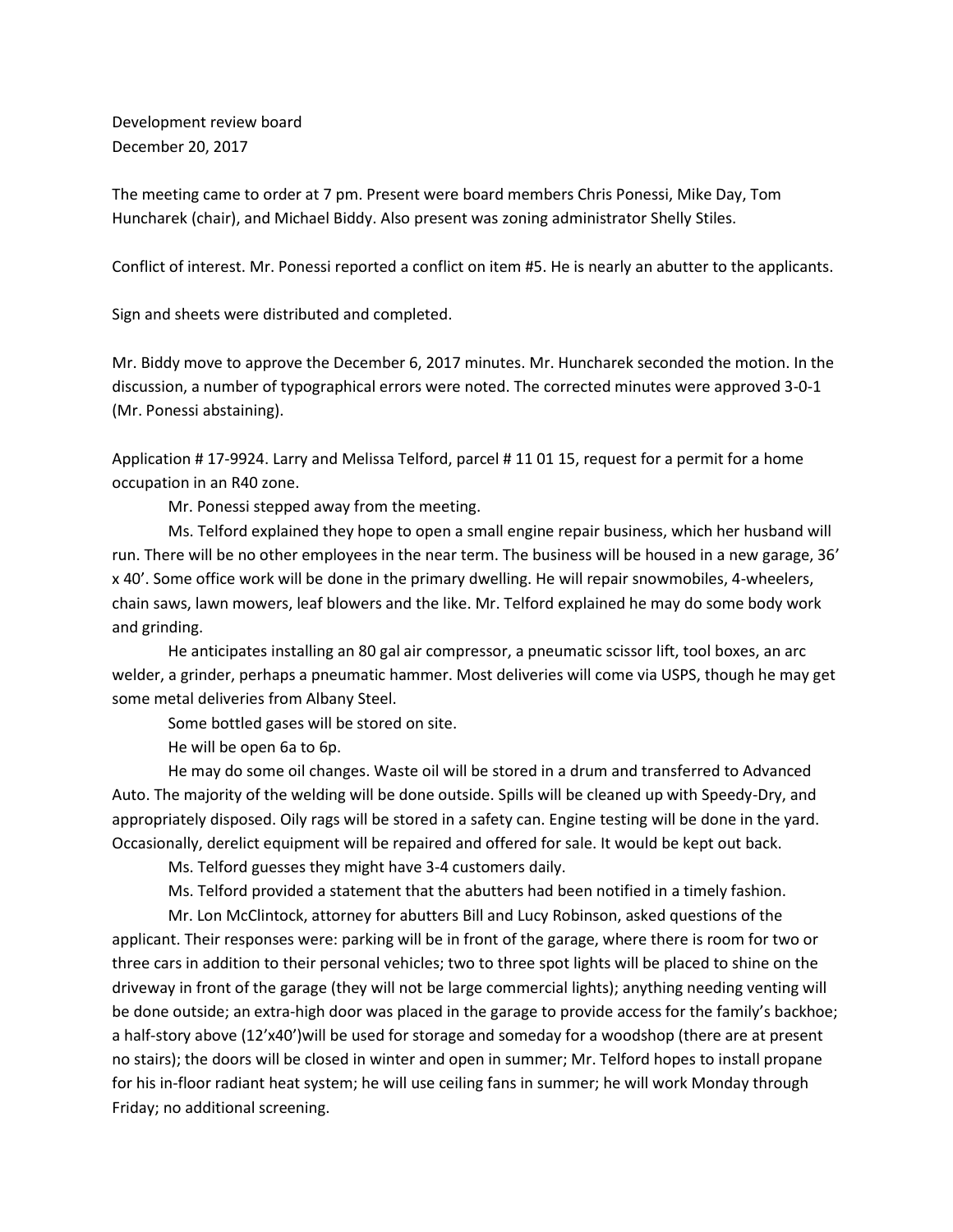Mr. Robinson noted that the occupation would produce 12 hours of noise daily. The Robinsons shared photos and a letter which are now part of this record. They said their major concerns are noise and fumes, which they are already experiencing. Ms. Robinson played a short clip of the noise of engine revving, which she captured on a summer afternoon after listening to it for several minutes. They said they had complained to the Telfords, but gave up after getting no satisfactory response. They complained to a former zoning administrator, who visited but found no evidence of a business. They said it is now too noisy to enjoy their yard and they expect it will get only worse should a business be permitted. They own about 0.5 acres, which they purchased in 1982 or 1983. Their well is about 30-40 feet from the property line, in sandy soil.

Mr. McClintock said that the application should be denied, but if permitted it should be a temporary permit pending a sound study, or with strict conditions regarding the impacts noted in testimony.

Eleanor Twardy, an abutter, said she has stopped gardening because of the noise. She said a survey pipe had been removed from her property, and limbs in the orchard next to the Telfords had been cut. A business such as is proposed shouldn't be allowed in a rural neighborhood. If it is permitted, she requested that an 8' fence should be installed at the Telford's expense along their shared property line.

Ms. Robinson said the noise would impact the neighborhood monetarily and environmentally.

Mr. McClintock expressed thoughts regarding the maximum number of square feet allowed by the bylaw. He said the bylaw did not permit activities other than storage outdoors. The board went through the items in section 3.4:

Air quality: it was noted that fumes are now being generated. Mr. Telford said they would be no more than would occur in any other yard.

Noise: Mr. Telford said he would run equipment on the far side of the garage, away from the neighbors, and avoid an early morning noise.

Soil and waste products: the earlier discussion of these items was recalled. Mr. Telford said he would make oil changes inside, on a concrete floor.

Landscaping: NA

Aesthetics: flood lights would not be pointed at anyone's house. The garage is screened by foliage during the growing season.

Fire hazard: Mr. Telford said he would keep only 5 gal containers of fuel. There will be no gas pumps. He hopes to eventually have a parts washer, which uses a solvent. Mr. Telford said he doesn't know if the solvent is flammable.

Odors: Mr. Telford said he doesn't see a problem as his garage is too far away from other houses. He said he didn't know what to tell the board.

Ms. Twardy mentioned a nearby creek, to which wastes might flow.

Mr. McClintock asked the board to make a site visit. The board agreed they had all the information they needed.

Mr. Huncharek moved to close the hearing. Mr. Biddy seconded the motion, which passed 3-0-0. Mr. Huncharek explained the decision-making process to the applicant, the 45-day period, and the appeal process.